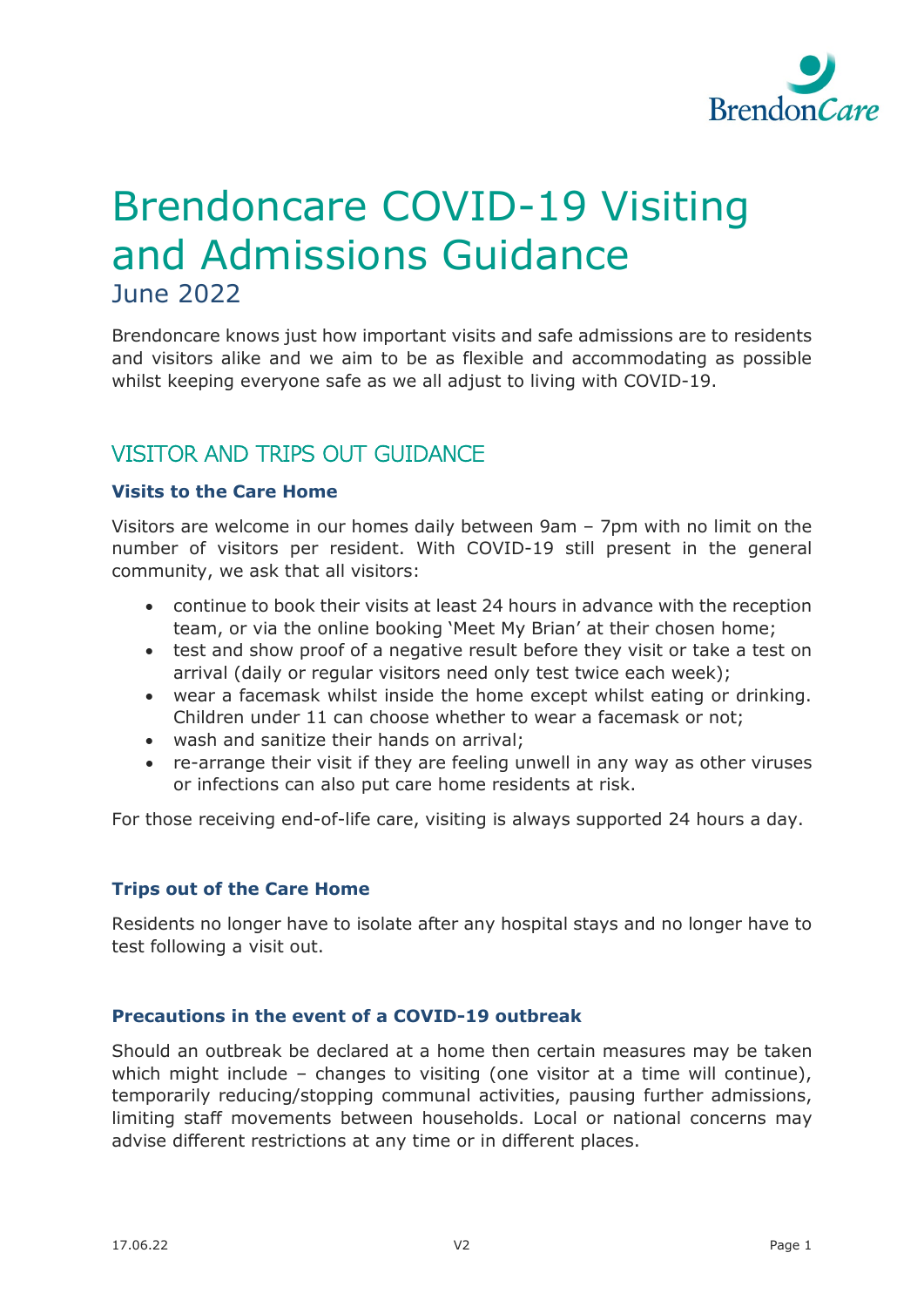# GUIDANCE FOR WELCOMING NEW RESIDENTS

## **Guidance for new residents**

Before moving to one of our homes we ask new residents take both the following tests:

- a PCR test within the 72 hours prior to moving in (or a lateral flow test if they have tested positive for COVID-19 in the past 90 days)
- a lateral flow test on move day

These tests will be provided by the care home. If either of these tests are positive, then the new resident is still able to move in but they will need to isolate on arrival and follow the latest guidance for care home residents.

If the new resident is feeling unwell or showing any Covid type symptoms, then they will be asked to take a further lateral flow test and avoid others. If negative, the test will be repeated 48 hours later to confirm and they will be then able to return to their usual activities.

## **Urgent care home admissions from the community**

If an individual needs to move in to one of our care homes urgently, then we will need to know if and when they last had a lateral flow or PCR test and, if so, what

If there has been no test or it has been completed more than 72 hours before the urgent move, then the care home will enable the individual to receive a lateral flow test. If negative, then they can carry on activities as normal. If the test is positive, then individual will isolate in the care home following the guidance below for care home residents who are symptomatic or test positive for COVID-19.

## **Care home residents who are in contact with confirmed cases**

Residents are no longer required to isolate or carry out additional testing after coming in to close contact with someone with COVID-19. Instead, the advice is to:

- minimise contact with the person who has COVID-19
- avoid contact with others who are at higher risk of severe COVID-19 infection
- follow the usual advice regarding testing and isolation if they develop symptoms of COVID-19

## **Discharge from hospital into a care home**

Before an individual leaves hospital to move to care home, the NHS will do a PCR test within 48 hours prior to discharge, or a lateral flow test if the individual has tested positive for COVID-19 in the last 90 days.